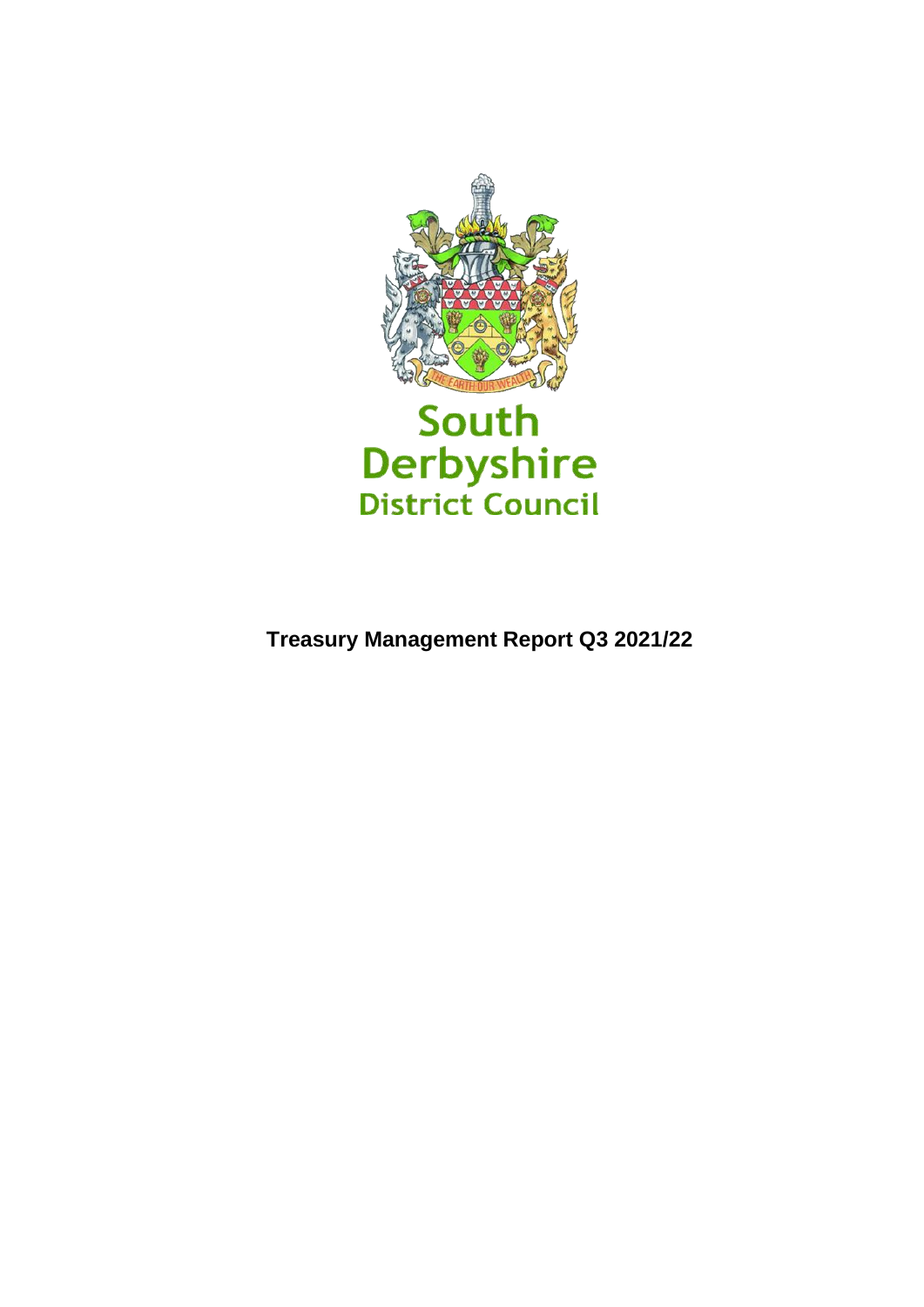## **Introduction**

The Authority has adopted the Chartered Institute of Public Finance and Accountancy's *Treasury Management in the Public Services: Code of Practice* (the CIPFA Code) which requires the Authority to approve treasury management semi-annual and annual reports.

The Authority's treasury management strategy for 2021/22 was approved at a meeting of the Authority on 23rd February 2022. The Authority has borrowed and invested substantial sums of money and is therefore exposed to financial risks including the loss of invested funds and the revenue effect of changing interest rates. The successful identification, monitoring and control of risk are therefore central to the Authority's treasury management strategy.

The 2017 Prudential Code includes a requirement for local authorities to provide a Capital Strategy, a summary document approved by full Council covering capital expenditure and financing, treasury management and non-treasury investments. The Authority's Capital Strategy, complying with CIPFA's requirement, was approved by full Council on 23<sup>rd</sup> February 2022.

The detail that follows is in accordance with the CIPFA Code and is written with support from the Council's Treasury Advisor, Arlingclose.

**Economic background:** The economic recovery from coronavirus pandemic, together with higher inflation and higher interest rates were major issues over the period.

The Bank of England (BoE) increased Bank Rate to 0.25% in December 2021 but maintained its Quantitative Easing programme at £895 billion. The Monetary Policy Committee (MPC) voted 8-1 in favour of raising rates, and unanimously to maintain the asset purchase programme.

Within the announcement the MPC noted that the pace of the global recovery was broadly in line with its November Monetary Policy Report. Prior to the emergence of the Omicron coronavirus variant, the Bank also considered the UK economy to be evolving in line with expectations, however the increased uncertainty and risk to activity the new variant presents, the Bank revised down its estimates for Q4 GDP growth to 0.6% from 1.0%. Inflation was projected to be higher than previously forecast, with CPI likely to remain above 5% throughout the winter and peak at 6% in April 2022. The labour market was generally performing better than previously forecast and the BoE now expects the unemployment rate to fall to 4% compared to 4.5% forecast previously, but notes that Omicron could weaken the demand for labour.

UK CPI for November 2021 registered 5.1% year on year, up from 4.2% in the previous month. Core inflation, which excludes the more volatile components, rose to 4.0% y/y from 3.4%. The most recent labour market data for the three months to October 2021 showed the unemployment rate fell to 4.2% while the employment rate rose to 75.5%.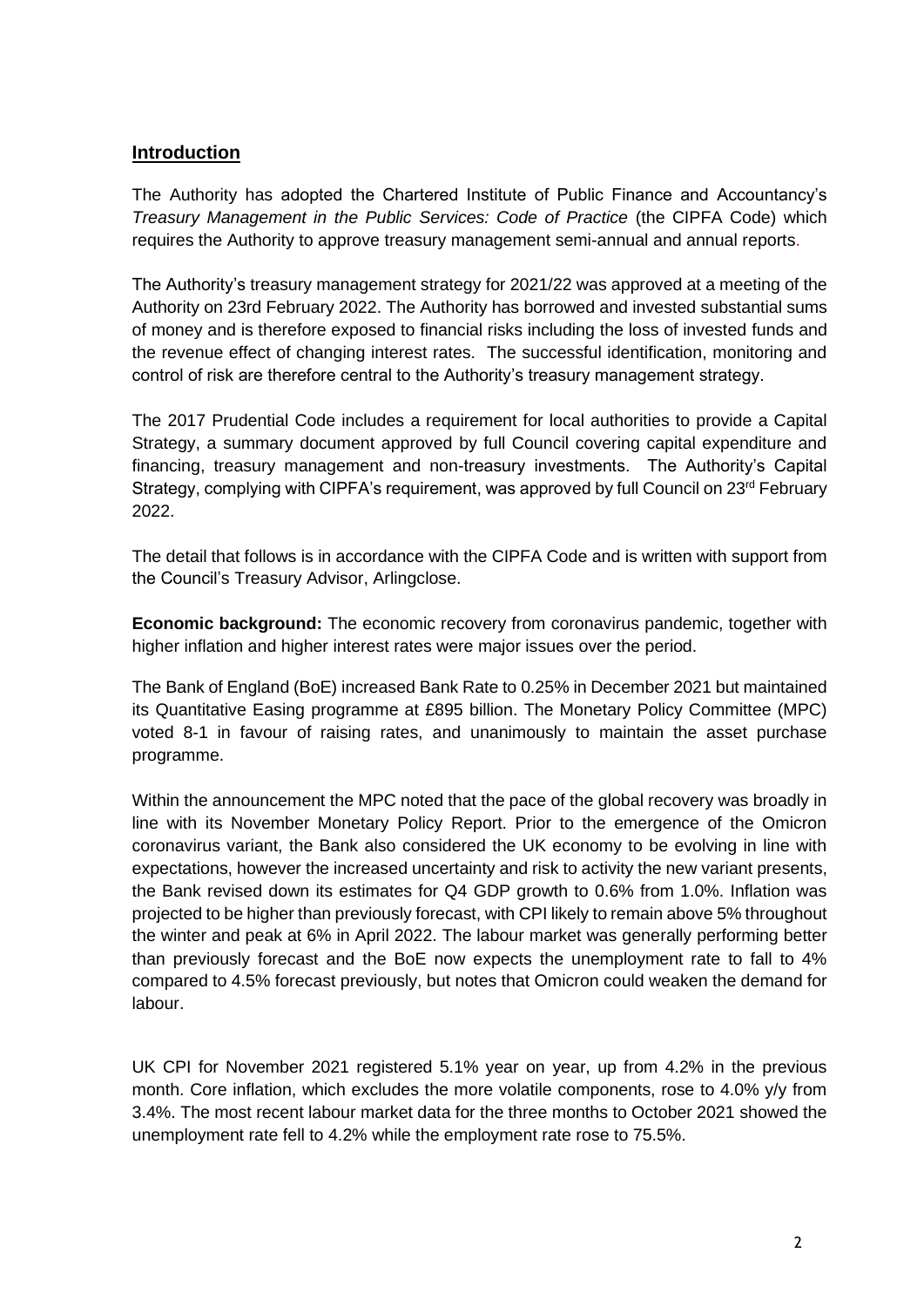Government support in the form of the furlough scheme ended on 30th September 2021 but the subsequent impact on jobs appears to have been more muted than previously been feared. In October 2021, the headline 3-month average annual growth rate for wages were 4.9% for total pay and 4.3% for regular pay. In real terms, after adjusting for inflation, total pay growth was up 1.7% while regular pay was up 1.0%. The change in pay growth has been affected by a change in composition of employee jobs, where there has been a fall in the number and proportion of lower paid jobs.

Gross domestic product (GDP) grew by 1.1% in the third calendar quarter of 2021 according to the final estimate (initial estimate 1.3%), compared to a gain of 5.4% q/q in the previous quarter, with the annual rate slowing to 6.8% from 23.6%. The data however predates the escalation in virus infections caused by the Omicron variant in December which will very likely result in a slowdown in activity in Q4.

GDP growth in the euro zone increased by 2.2% in calendar Q3 2021 following an upwardly revised gain of 2.2% in the second quarter and decline of -0.2% in the first. Headline inflation has been strong, with CPI registering 5.0% year-on-year in December, the sixth successive month of inflation. Core CPI inflation was 2.6% y/y in December, unchanged from November but well up from July's recent low of 0.7% y/y. At these levels, inflation is above the European Central Bank's target of 'below, but close to 2%', putting some pressure on its long-term stance of holding its main interest rate of 0%.

The US economy expanded at an upwardly revised annualised rate of 2.3% in Q3 2021, slowing sharply from gains of 6.7% and 6.3% respectively in the previous two quarters. In its December 2021 interest rate announcement, the Federal Reserve continue to maintain the Fed Funds rate at between 0% and 0.25% but outlined its plan to reduce its asset purchase programme earlier than previously stated and signalled they are in favour of tightening interest rates at a faster pace in 2022, with three 0.25% movements now expected.

Financial markets: Ongoing monetary and fiscal stimulus together with rising economic growth supported equity markets over the period, but higher inflation and the prospect of higher interest rates mixed with a new coronavirus variant ensured it was a bumpy period. The Dow Jones hit another record high during the quarter while the UK-focused FTSE 250 index continued making gains over pre-pandemic levels. The more internationally focused FTSE 100 saw more modest gains over the period and remains below its pre-crisis peak.

Inflation worries dominated bond yield movements over the period as initial expectations for transitory price increases turned into worries higher inflation was likely to persist for longer meaning central bank action was likely to start sooner and rates increase at a faster pace than previously thought.

The 5-year UK benchmark gilt yield began the quarter at 0.62% before rising to 0.82%. Over the same period the 10-year gilt yield fell from 1.00% to 0.97% and the 20-year yield declined from 1.35% to 1.20%.

The Sterling Overnight Rate (SONIA) averaged 0.07% over the quarter.

Credit review: Relatively benign credit conditions caused credit default swap (CDS) prices for the larger UK banks to remain low and had steadily edged down throughout the year up until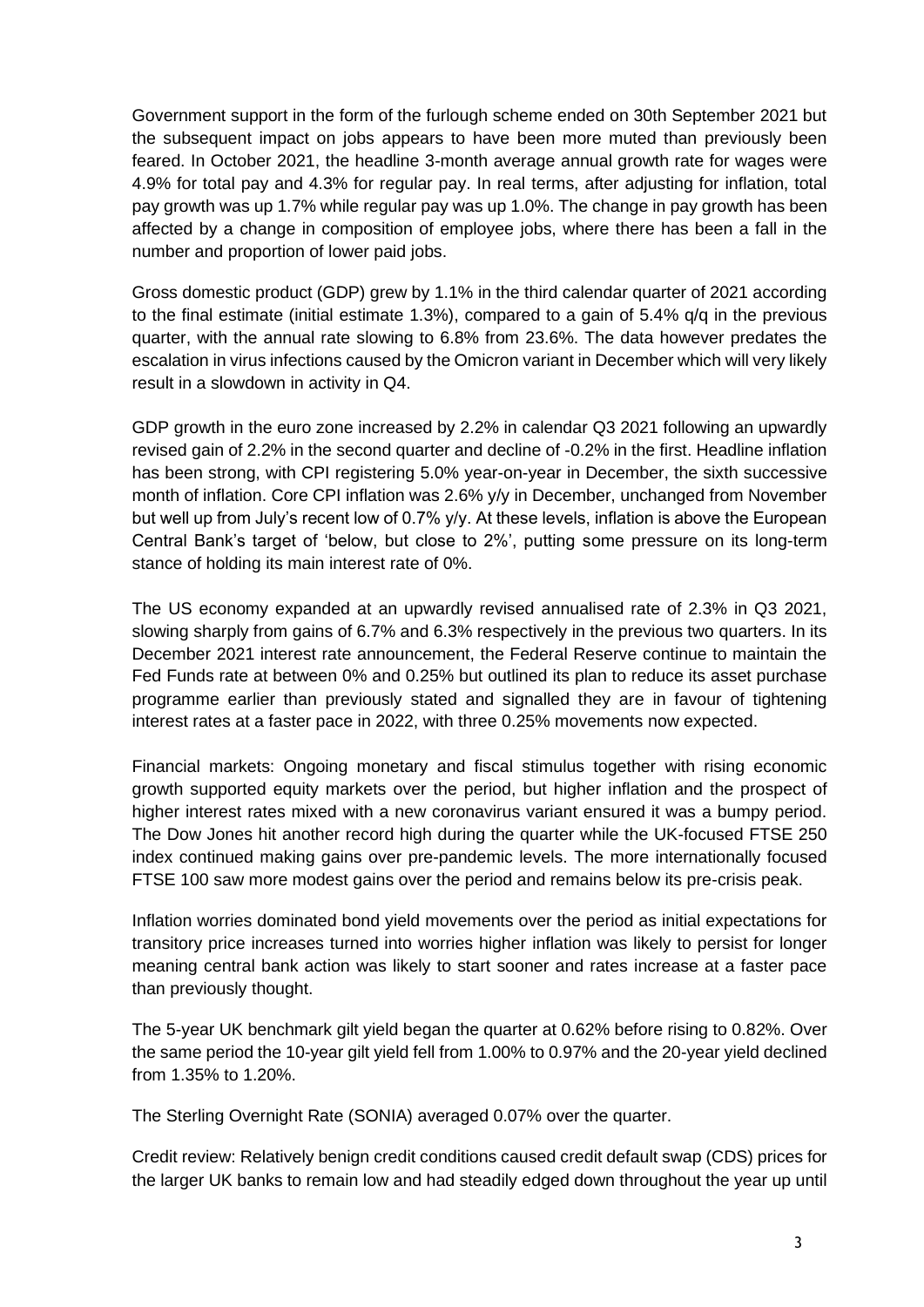mid-November when the emergence of Omicron has caused them to rise modestly but have since continued their downward trajectory.

The pronounced gap in spreads between UK ringfenced and non-ringfenced entities continued to narrow and has now all but disappeared. At the end of the period Barclays Bank Plc was trading the highest at 53bps and Santander UK Plc the lowest at 26bps. The other ringfenced banks were trading between 34-37bps and Nationwide Building Society was 44bps.

There were a small number of credit rating and outlook changes over the period with Moody's downgrading DZ Bank to Aa2 and upgrading Co-operative Bank to Ba3 while Fitch revised the outlook on Australia and Rabobank to stable and S&P upgraded Nationwide BS, Standard Chartered Bank and Danske Bank to A+.

The ongoing vaccine rollout programme is credit positive for the financial services sector in general but there remains uncertainty around the full extent of the losses banks and building societies will suffer due to the pandemic-related economic slowdown, but the sector is in a generally better position now compared to earlier this year and 2020.

At the end of the period Arlingclose had completed its full review of its credit advice on unsecured deposits for UK and non-UK institutions whereby the maximum duration for all recommended counterparties were extended to 100 days.

As ever, the institutions and durations on the Authority's counterparty list recommended by treasury management advisors Arlingclose remain under constant review.

### **Local Context**

On 31st March 2021, the Authority had net borrowing of (£3.032m) arising from its revenue and capital income and expenditure. This fell to (£22.409M) by the end of the quarter. The underlying need to borrow for capital purposes is measured by the Capital Financing Requirement (CFR), while usable reserves and working capital are the underlying resources available for investment. These factors are summarised in below.

#### **Capital Financing Requirement (CFR)**

|                                                       | 31.03.21<br>Actual<br>£,000 | 31.12.21<br>Actual<br>£'000 |
|-------------------------------------------------------|-----------------------------|-----------------------------|
| <b>Housing Revenue Account</b>                        |                             |                             |
| Debt Outstanding                                      | 57,423                      | 57,423                      |
| Capital Financing Requirement (CFR)                   | 61,584                      | 61,584                      |
| <b>Statutory Debt Cap</b>                             | 66,853                      | 66,853                      |
| <b>Borrowing Capacity (Cap less Debt Outstanding)</b> | 9,430                       | 9,430                       |
|                                                       |                             |                             |
| <b>General Fund</b>                                   |                             |                             |
| Debt Outstanding                                      | 0                           | 0                           |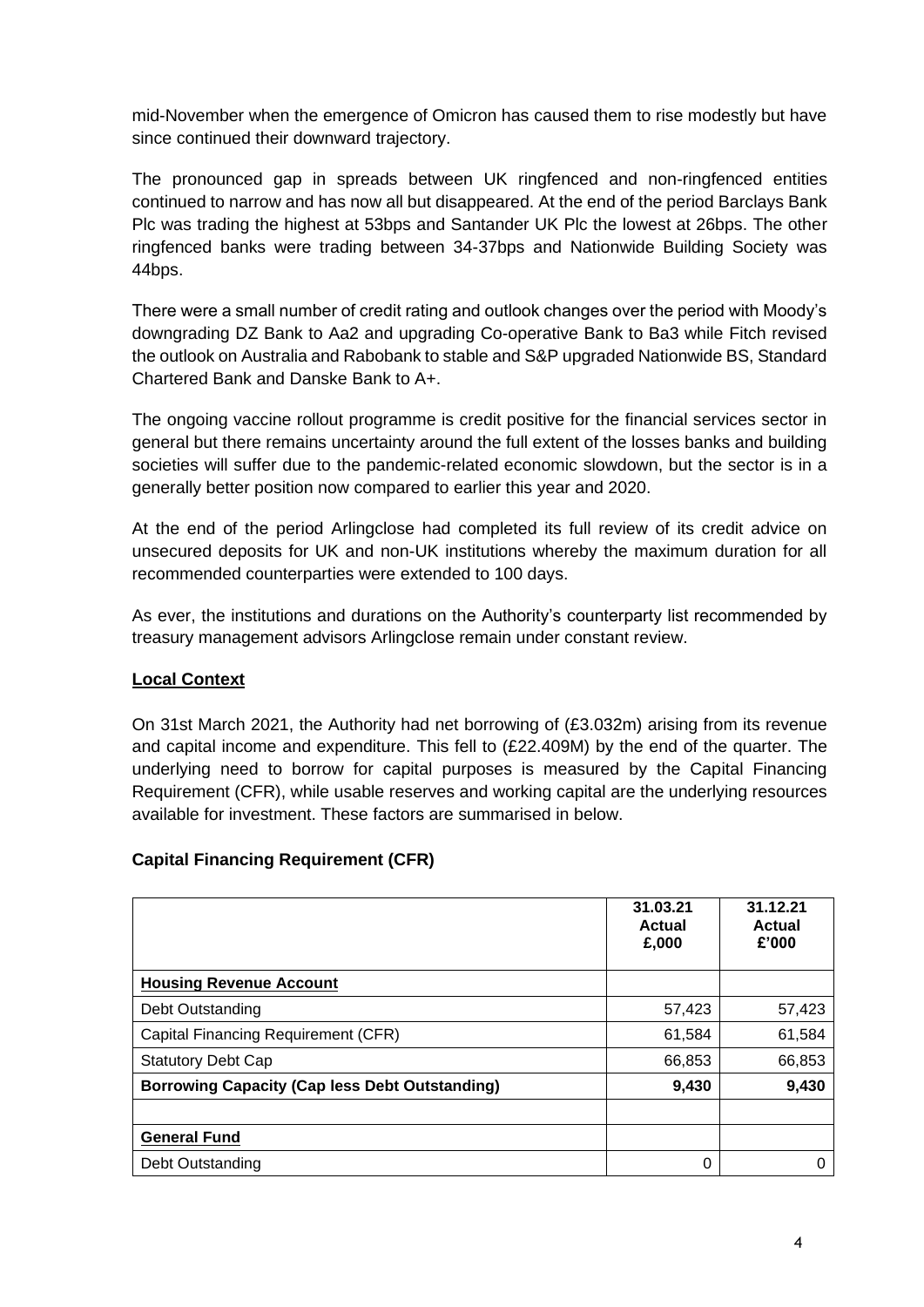| Capital Financing Requirement (CFR)                   | 4.667  | 4,667  |
|-------------------------------------------------------|--------|--------|
| <b>Borrowing Capacity (Cap less Debt Outstanding)</b> | 4.667  | 4,667  |
|                                                       |        |        |
| <b>Total Capital Financing Requirement (CFR)</b>      | 66.251 | 66,251 |

The Authority's current strategy is to maintain borrowing and investments below their underlying levels, sometimes known as internal borrowing, in order to reduce risk and keep interest costs low.

The overall treasury management position as at 31<sup>st</sup> December 2021 and the change during the quarter is shown below.

|                                    | 30.06.21<br><b>Balance</b><br>£m | Movement<br>£m | 31.12.21<br><b>Balance</b><br>£m | Average<br>Rate<br>% |
|------------------------------------|----------------------------------|----------------|----------------------------------|----------------------|
| Long-term borrowing:               |                                  |                |                                  |                      |
| Fixed                              | 47,423                           | 0              | 47,423                           | 3.19%                |
| Variable                           | 10,000                           | 0              | 10,000                           | 0.17%                |
| Short-term borrowing               | 89                               | 0              | 89                               | 0.00%                |
| <b>Total borrowing</b>             | 57,512                           | 0              | 57,512                           |                      |
| Long-term investments              | 4,000                            | $\Omega$       | 4,000                            | 4.17                 |
| Short-term investments             | 53,500                           | 19,000         | 72,500                           | 0.09%                |
| Cash<br>and<br>cash<br>equivalents | 3,213                            | 289            | 3,502                            | 0.00%                |
| <b>Total investments</b>           | 60,713                           | 19,289         | 80,002                           |                      |
| <b>Net borrowing</b>               | $-3,201$                         | $-19,289$      | $-22,490$                        |                      |

#### **Treasury Management Summary**

### **Borrowing update**

CIPFA published a revised Prudential Code for Capital Finance in Local Authorities on 20th December 2021. The Code took immediate effect although local authorities may defer introducing the revised reporting requirements until the 2023/24 financial year if they wish.

In order to comply with the Code, authorities must not borrow to invest primarily for financial return. The Code also states that it is not prudent for local authorities to make investment or spending decision that will increase the CFR unless directly and primarily related to the functions of the authority. Existing commercial investments are not required to be sold; however, authorities with existing commercial investments who expect to need to borrow should review the options for exiting these investments.

Borrowing is permitted for cashflow management, interest rate risk management, to refinance current borrowing and to adjust levels of internal borrowing. Borrowing to refinance capital expenditure primarily related to the delivery of a local authority's function but where a financial return is also expected is allowed, provided that financial return is not the primary reason for the expenditure.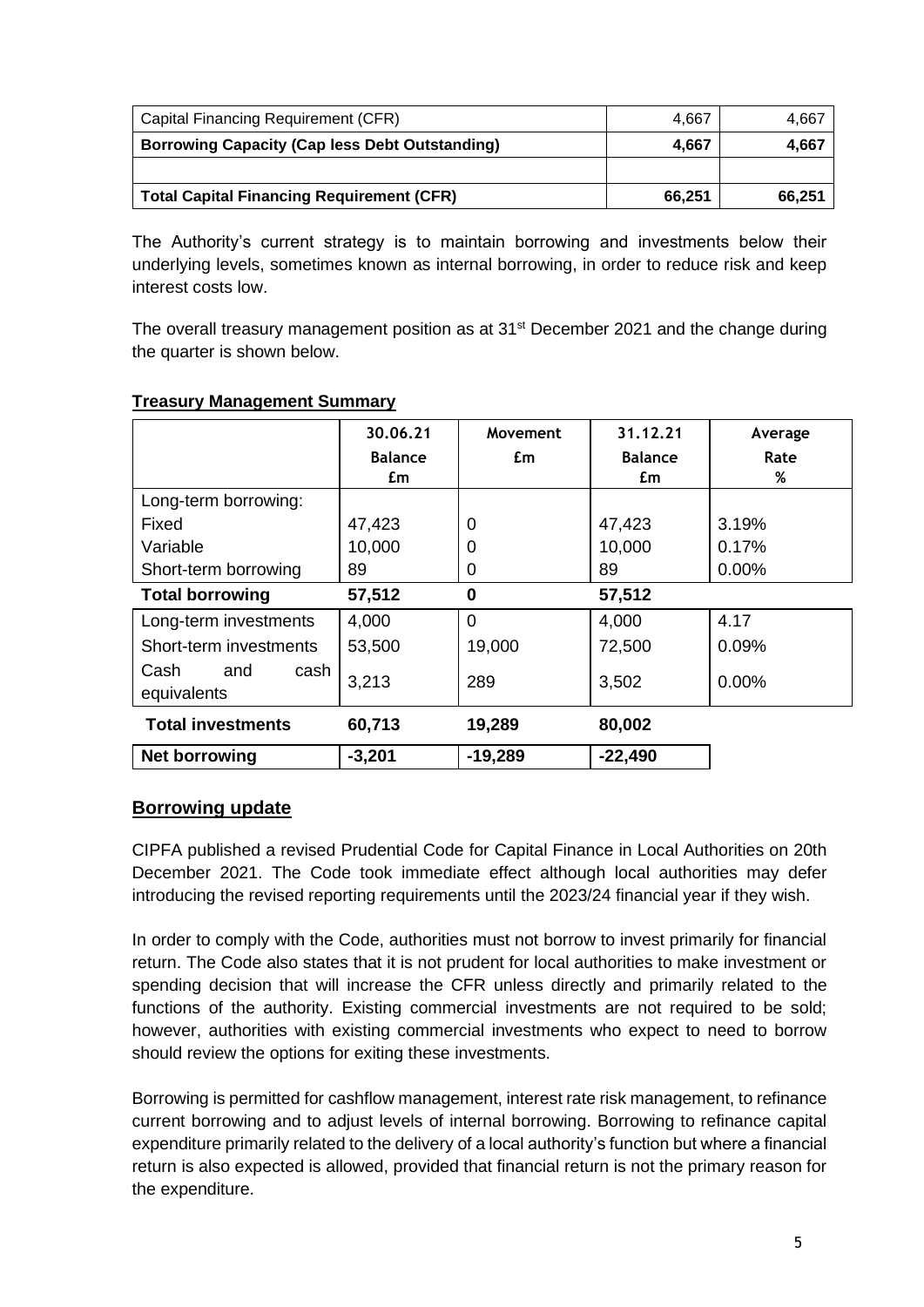The changes align the CIPFA Code with the PWLB which prohibits access to authorities planning to purchase 'investment assets primarily for yield' except to refinance existing loans or externalise internal borrowing. Acceptable use of PWLB borrowing includes service delivery, housing, regeneration, preventative action, refinancing and treasury management.

Municipal Bonds Agency (MBA): The MBA is working to deliver a new short-term loan solution, available in the first instance to principal local authorities in England, allowing them access to short-dated, low rate, flexible debt. The minimum loan size is expected to be £25 million. Importantly, local authorities will borrow in their own name and will not cross guarantee any other authorities.

If the Authority intends future borrowing through the MBA, it will first ensure that it has thoroughly scrutinised the legal terms and conditions of the arrangement and is satisfied with them.

UK Infrastructure Bank: £4bn has been earmarked for of lending to local authorities by the UK Infrastructure Bank which is wholly owned and backed by HM Treasury. There is an application and bidding process for these loans which is likely to favour environmental or regeneration projects. Loans will be available for qualifying projects at gilt yields plus 0.6%, which is 0.2% lower than the PWLB certainty rate. The first loan was made by this bank in October 2021 to Tees Valley Combined Authority.

#### **Borrowing Strategy during the period**

At 31<sup>st</sup> December 2021 the Authority held £57.4m of loans. These loans were taken out by the Authority in 2011/12 for the purpose of HRA self-financing. The principal element of these loans is repayable in full on maturity, with interest being paid each March and September.

The short-term borrowing of £89k relates to deposits received from two Parish Councils within the District. These loans can be recalled on immediate notice. Interest is calculated at the Bank of England Base Rate, less 1%. No interest is currently being paid due to the Base Rate being less than 1%.

The following table shows the maturity dates of the loans and rate of interest payable.

|                                        | <b>Type</b> | Value<br>£'000 | Rate<br>℅ | <b>Maturity</b> |
|----------------------------------------|-------------|----------------|-----------|-----------------|
| <b>Loan Profile</b>                    |             |                |           |                 |
| Public Works Loan Board                | Variable    | 10.000         | 0.17      | 2021/22         |
| Public Works Loan Board                | Fixed       | 10,000         | 2.70      | 2023/24         |
| Public Works Loan Board                | Fixed       | 10,000         | 3.01      | 2026/27         |
| Public Works Loan Board                | Fixed       | 10.000         | 3.30      | 2031/32         |
| Public Works Loan Board                | Fixed       | 10.000         | 3.44      | 2036/37         |
| Public Works Loan Board                | Fixed       | 7,423          | 3.50      | 2041/42         |
| <b>Total Long-term borrowing</b>       |             | 57,423         |           |                 |
| <b>Short-term Parish Council Loans</b> |             | 89             | 0.00      |                 |

#### Borrowing Position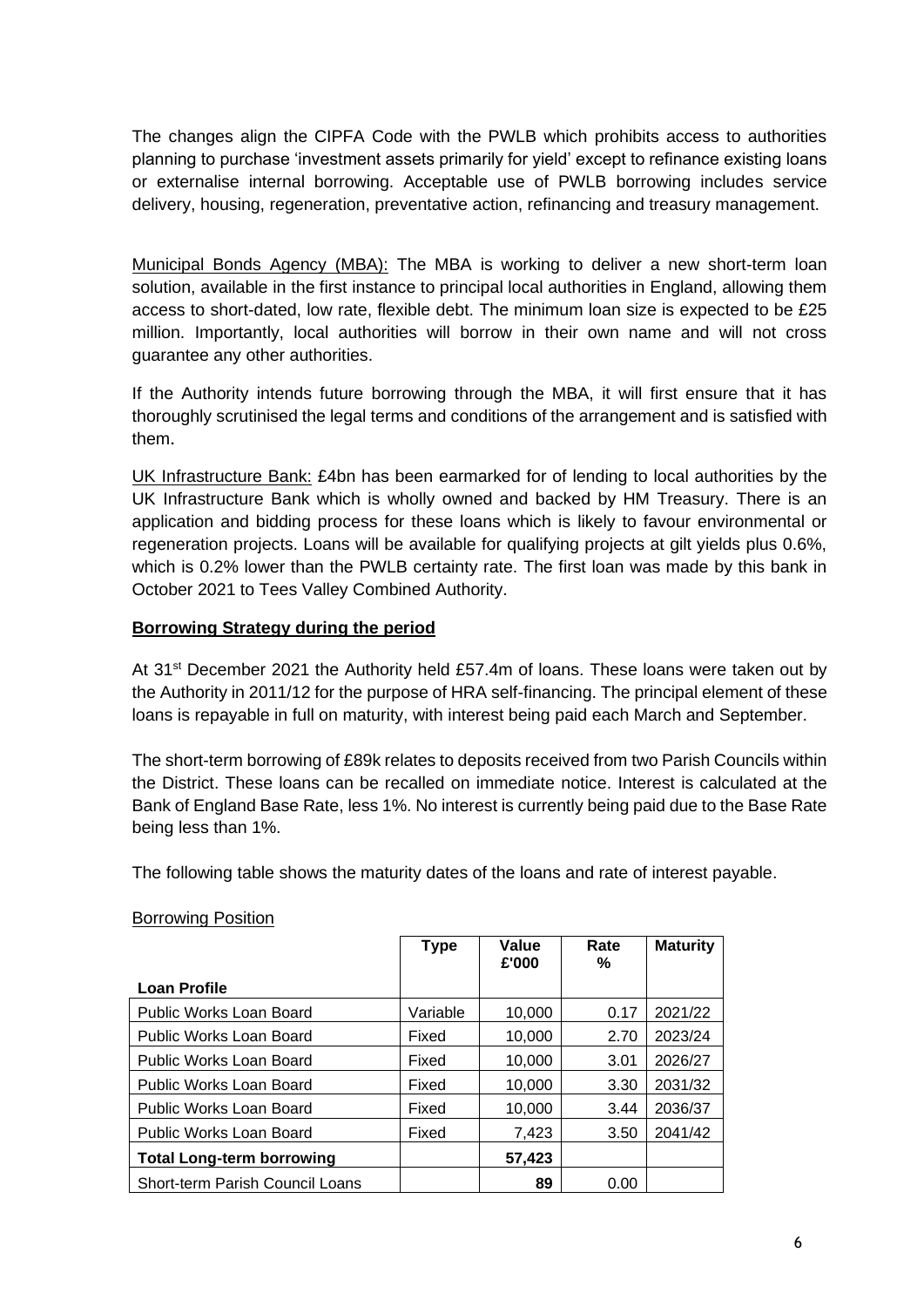| Total borro<br>borrowing |  |  |  |
|--------------------------|--|--|--|
|--------------------------|--|--|--|

The Authority's chief objective when borrowing has been to strike an appropriately low risk balance between securing low interest costs and achieving cost certainty over the period for which funds are required, with flexibility to renegotiate loans should the Authority's long-term plans change being a secondary objective.

In keeping with these objectives, no new borrowing was undertaken while £10m of existing loans will be allowed to mature without replacement. This strategy enabled the Authority to reduce net borrowing costs (despite foregone investment income) and reduce overall treasury risk.

## **Treasury Investment Activity**

During the last quarter the Authority has received £1.6m central government funding to offer out grant schemes to support small and medium businesses, and members of the public in isolation during the coronavirus pandemic. The additional funds received have been temporarily invested in short-dated, liquid instruments such as call accounts and Money Market Funds. The Authority has distributed £0.5m of these funds by the end of September.

The Authority holds significant invested funds, representing income received in advance of expenditure plus balances and reserves held. During the quarter, the Authority's investment balance ranged between £60m and £70m, due to timing differences between income and expenditure. The investment position during the quarter is shown in the table below.

|                           | 31.03.21<br><b>Balance</b><br>£'000 | Q3 2021<br><b>Movement</b><br>£'000 | 31.12.21<br><b>Balance</b> | 31.12.21<br>Rate of<br><b>Return</b> |
|---------------------------|-------------------------------------|-------------------------------------|----------------------------|--------------------------------------|
|                           |                                     |                                     | £'000                      | %                                    |
| Banks (unsecured)         | $-956$                              | 4,458                               | 3,502                      | 0.00%                                |
| <b>Local Authorities</b>  | 44,000                              | 20,500                              | 64,500                     | 0.15%                                |
| <b>Money Market Funds</b> | 13,500                              | $-5,500$                            | 8,000                      | 0.02%                                |
| <b>CCLA Property Fund</b> | 4,000                               | 0                                   | 4,000                      | 4.17%                                |
| <b>Total investments</b>  | 60,544                              | 19,458                              | 80,002                     |                                      |

Treasury Investment Position

Both the CIPFA Code and government guidance require the Authority to invest its funds prudently, and to have regard to the security and liquidity of its treasury investments before seeking the optimum rate of return, or yield. The Authority's objective when investing money is to strike an appropriate balance between risk and return, minimising the risk of incurring losses from defaults and the risk of receiving unsuitably low investment income.

Ultra low short-dated cash rates which have been a feature since March 2020 when Bank Rate was cut to 0.1% have resulted in the return on sterling low volatility net asset value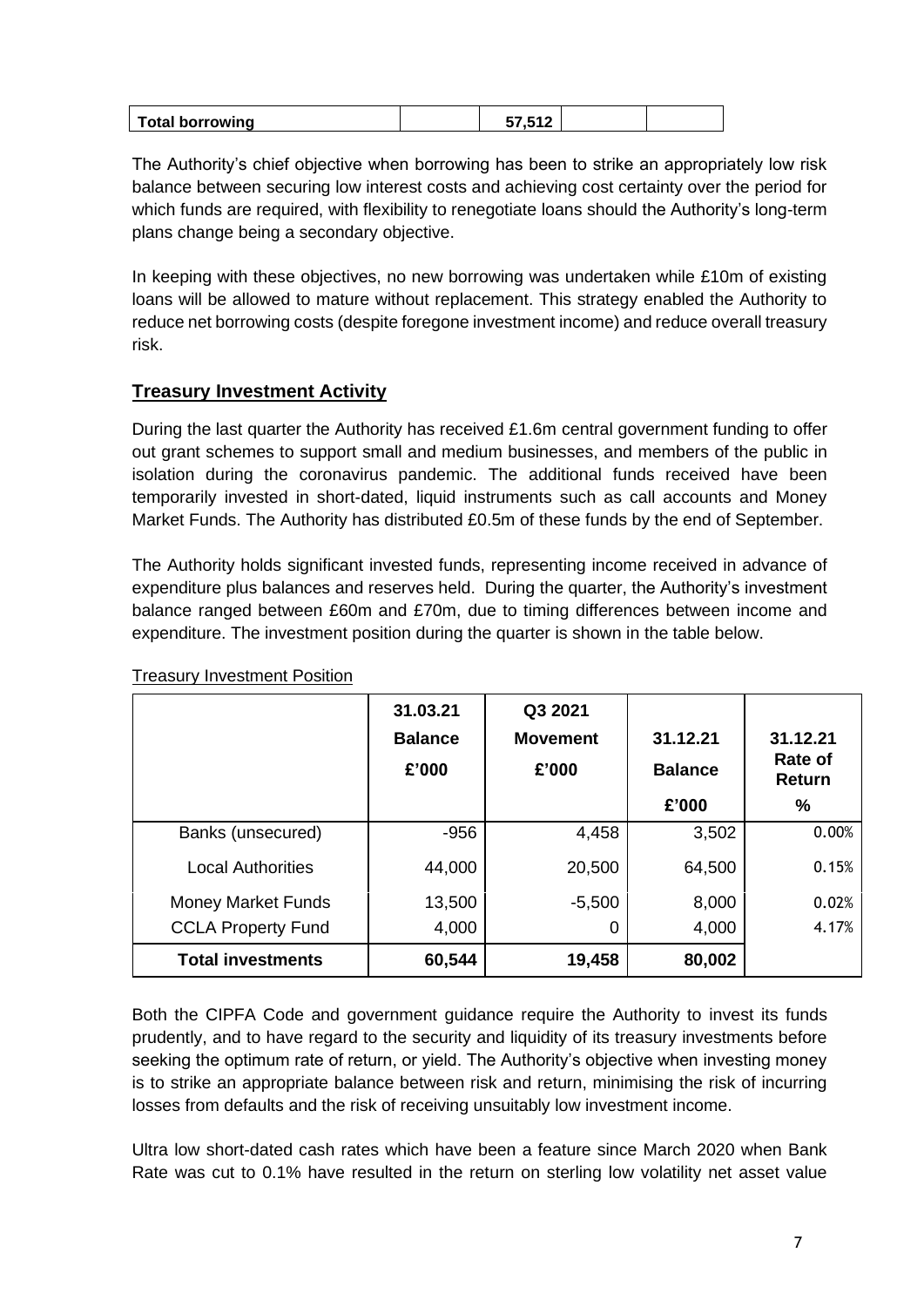money market funds (LVNAV MMFs) being close to zero even after some managers have temporarily waived or lowered their fees. At this stage net negative returns are not the central case of most MMF managers over the short-term, and fee waivers should maintain positive net yields, but the possibility cannot be ruled out.

Deposit rates with the Debt Management Account Deposit Facility (DMADF) are also largely around zero.

The progression of risk and return metrics are shown in the extracts from Arlingclose's quarterly investment benchmarking below.

### **Investment Benchmarking – Treasury investments managed in-house (excludes CCLA)**

|                    | <b>Credit</b><br><b>Score</b> | <b>Credit Rating</b> | <b>Bail-in</b><br><b>Exposure</b> | Weighted<br>Average<br><b>Maturity</b><br>(days) | Rate of<br><b>Return %</b> |
|--------------------|-------------------------------|----------------------|-----------------------------------|--------------------------------------------------|----------------------------|
| 31.12.2021         | 4.34                          | AA-                  | 15%                               | 88                                               | 0.30%                      |
| <b>Similar LAs</b> | 4.64                          | A+                   | 68%                               | 37                                               | 0.95%                      |
| <b>All LAs</b>     | 4.64                          | A+                   | 66%                               | 16                                               | 0.66%                      |

Security benchmark

**Credit Score**: This is a value weighted average score calculated by weighting the credit score of each investment by its value. A higher number indicates a higher risk.

**Credit Rating:** This is based on the long term rating assigned to each institution in the portfolio, by ratings agencies Fitch, Moody's and Standard & Poor's. Ratings rang from AAA to D, and can be modified by +/

**Bail in Exposure:** The adoption of a bail in regime for failed banks results in a potential increased risk of loss of funds for local authority should this need to be implemented. Therefore a lower exposure to bail in investments reduces this risk.

**Weighted Average Maturity**: This is an indicator of the average duration of the internally managed investments. Similar authorities have a similar profile to South Derbyshire; other larger authorities tend to hold a greater proportion of fund in money markets than fixed term deposits with other LAs, due to their cash flow requirements.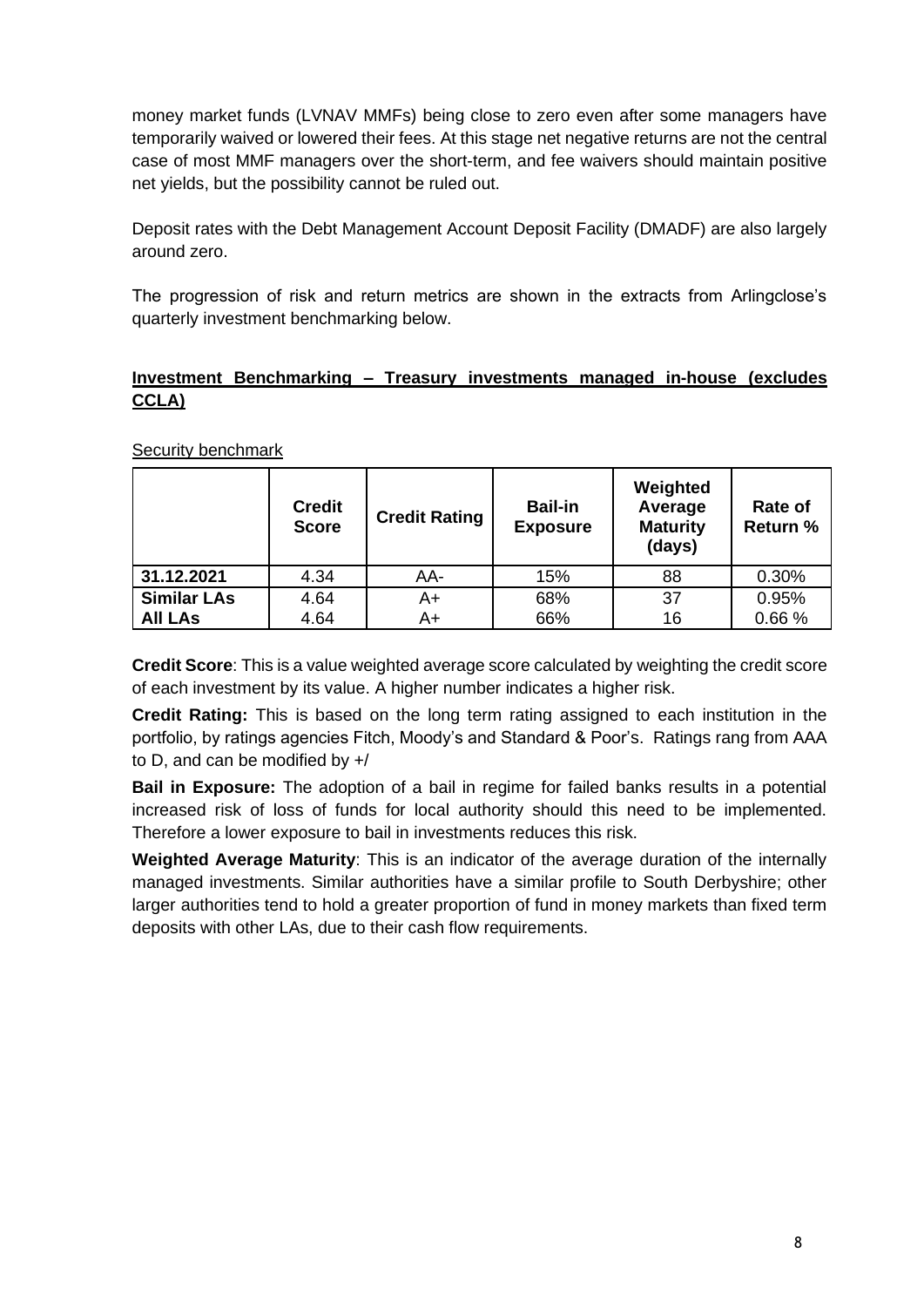

This chart illustrates the type of investment funds held by the Council in comparison to other similar Local Authorities, this shows in greater detail, the comparisons in the bail in exposure and rate of return, on the above security benchmark table. The unsecured funds held by other Local Authorities is a much higher percentage of their investment portfolio, which will offer them a higher rate of return (0.95%), however the bail in exposure risk to funds is 69% of their total portfolio. The Council have invested their funds in much safer secured investments (Government) which my produce a smaller yield (0.38%) but the risk to Council funds is low at 15%.

### **Externally Managed Pooled Funds**

£4m of the Authority's investments are invested in externally managed strategic pooled property funds where short-term security and liquidity are lesser considerations, and the objectives instead are regular revenue income and long-term price stability. These funds are expected to generate an average return of £30k - £40k per quarter, its estimated £120k - £160k income return will be achieved this year, which is used to support services in year.

Because the Authority's externally managed funds have no defined maturity date, but are available for withdrawal after a notice period, their performance and continued suitability in meeting the Authority's investment objectives are regularly reviewed. Strategic fund investments are made in the knowledge that capital values will move both up and down on months, quarters and even years; but with the confidence that over a three- to five-year period total returns will exceed cash interest rates.

### CCLA Property Fund Performance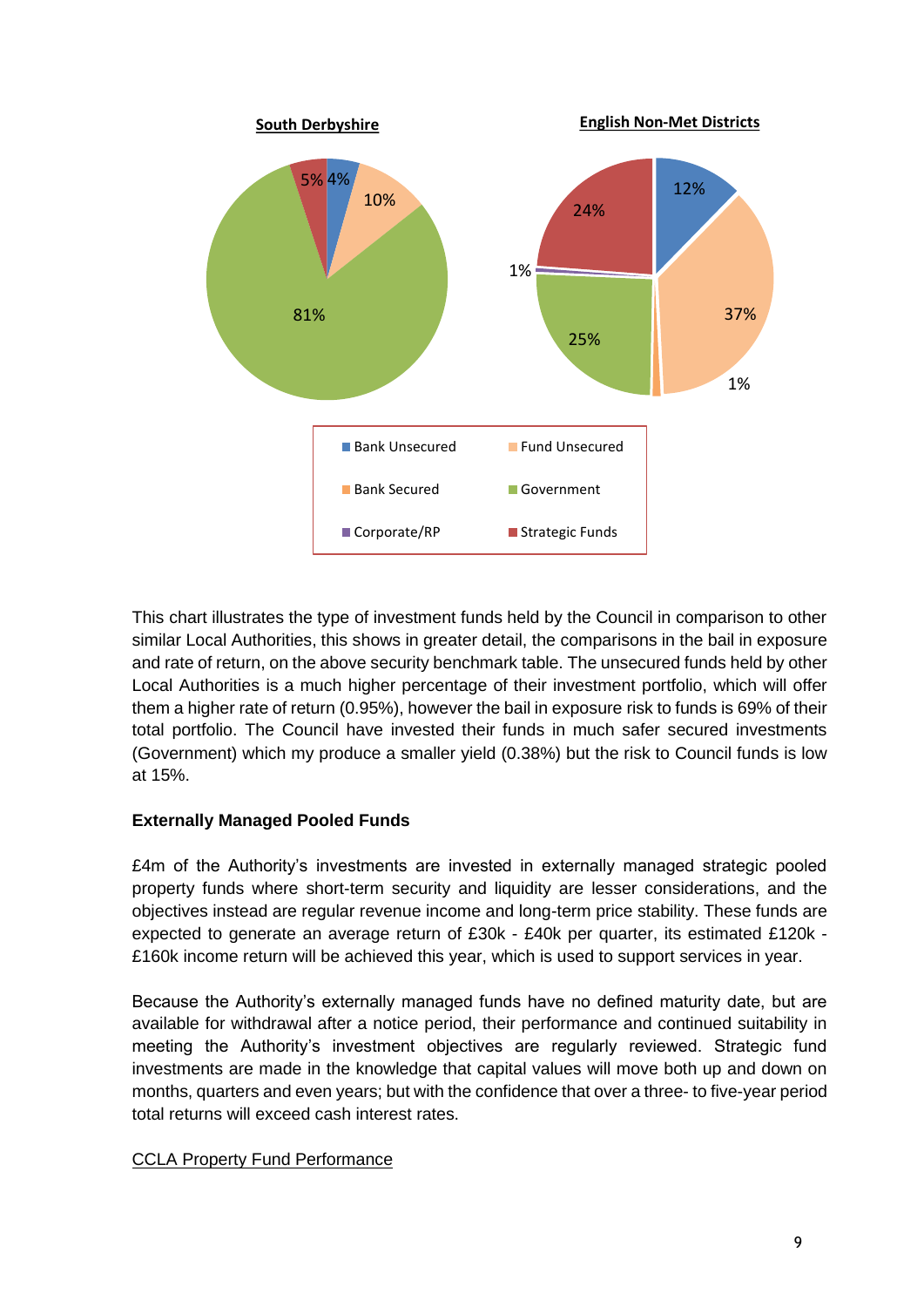|                                        |            | 2021/22 | 2021/22 | 2021/22        |
|----------------------------------------|------------|---------|---------|----------------|
|                                        |            | Q1      | Q2      | Q <sub>3</sub> |
| Dividend Received                      | £          | 35,660  | 33,500  | 35,769         |
| <b>Annual Equivalent Interest Rate</b> | %          | 3.83%   | 3.48%   | 3.54%          |
| <b>Bid (Selling) Price</b>             | pence/unit | 298.98  | 309.24  | 324.83         |

The mid-market value of the fund as at the  $31<sup>st</sup>$  December is £4,106,491 and the bid market value is £4,042,769. The quarters market and bid values have increased from September 21 by 8.64%. This reinforces the notion that the Fund should only be considered for long-term investments.

The authority's investment in the CCLA fund will remain stable throughout 21/22 with performance continuing to yield positive dividends.

## **Performance**

### **Average 7 day Interest Rate**

The main indicator the Council uses to measure its return on short-term investments to average over the year, is the Average 7-Day Money Market Rate. This is a standard measure of performance. Performance for the second quarter is shown below.

|                                                       | As at<br>30.09.21 | As at<br>31.12.21 |
|-------------------------------------------------------|-------------------|-------------------|
| Average 7-Day Money Market Rate (Target)              | 0.09%             | 0.06%             |
| Average Interest Rate Achieved on Short Term Deposits | 0.09%             | 0.09%             |

# **Cost of Debt**

This indicator shows how much the costs of borrowing impact upon each household (at Band D Council Tax rate) in the District. The impact on Council Tax is positive as the General Fund has no actual debt. The performance for the first quarter is shown below using the current interest received and the estimated annual interest based on current returns. This is compared to the actual annual interest received last year.

| <b>General Fund Impact per Council Tax Payer</b> | Actual<br>31.03.2021 | Actual<br>31.12.21 | <b>Estimated</b><br>31.03.2022 |
|--------------------------------------------------|----------------------|--------------------|--------------------------------|
|                                                  | £'000                | £'000              | £'000                          |
| Net Interest Received - General Fund             | $-E247,667$          | $-£87,116$         | $-£150,052$                    |
| <b>Band D Properties</b>                         | 34,474               | 35,218             | 35,218                         |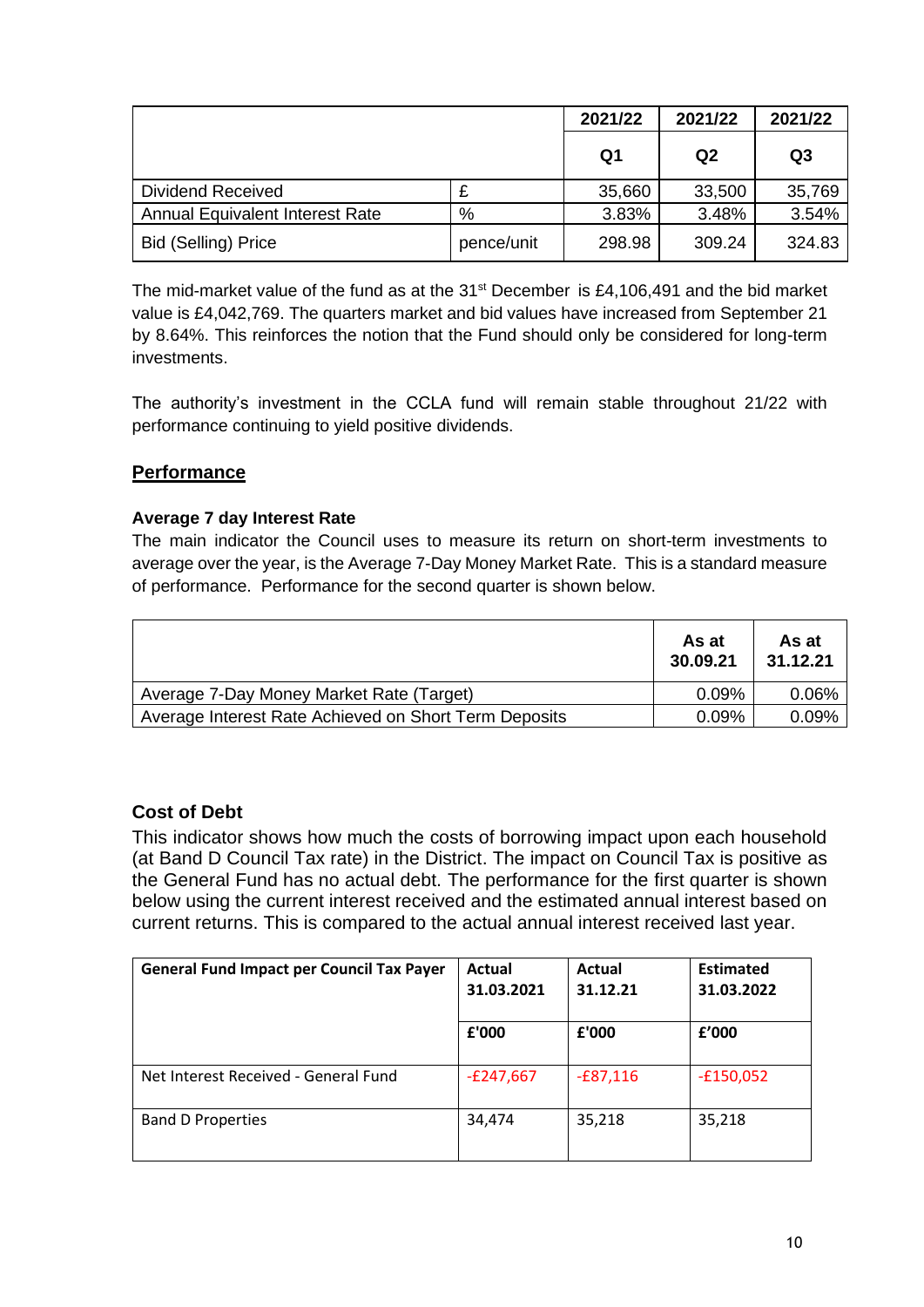| <b>Cost per Band D Property</b> | $-E2.47$ |  |
|---------------------------------|----------|--|
|                                 |          |  |

The cost of debt on each council tenant (HRA) is shown below. The performance for the first quarter is the actual costs compared to the estimated costs for the year. The fluctuation in interest paid is the decrease in interest rate of the £10m variable loan and the acquisition of new council houses.

| <b>HRA Debt Interest per</b>    | 31.03.21  | 31.12.2021       |
|---------------------------------|-----------|------------------|
| <b>Dwelling</b>                 | Actual    | <b>Estimated</b> |
| <b>HRA Interest Payable</b>     | 1,540,408 | 1,521,944        |
| <b>Dwellings</b>                | 2,974     | 2,974            |
| <b>Annual Cost per Dwelling</b> | £517.96   | £511.75          |

# **Compliance**

The Chief Finance Officer reports that during the second quarter treasury management activities have fully complied with the CIPFA Code of Practice and the Authority's approved Treasury Management Strategy.

Compliance with specific investment limits is demonstrated in the table below: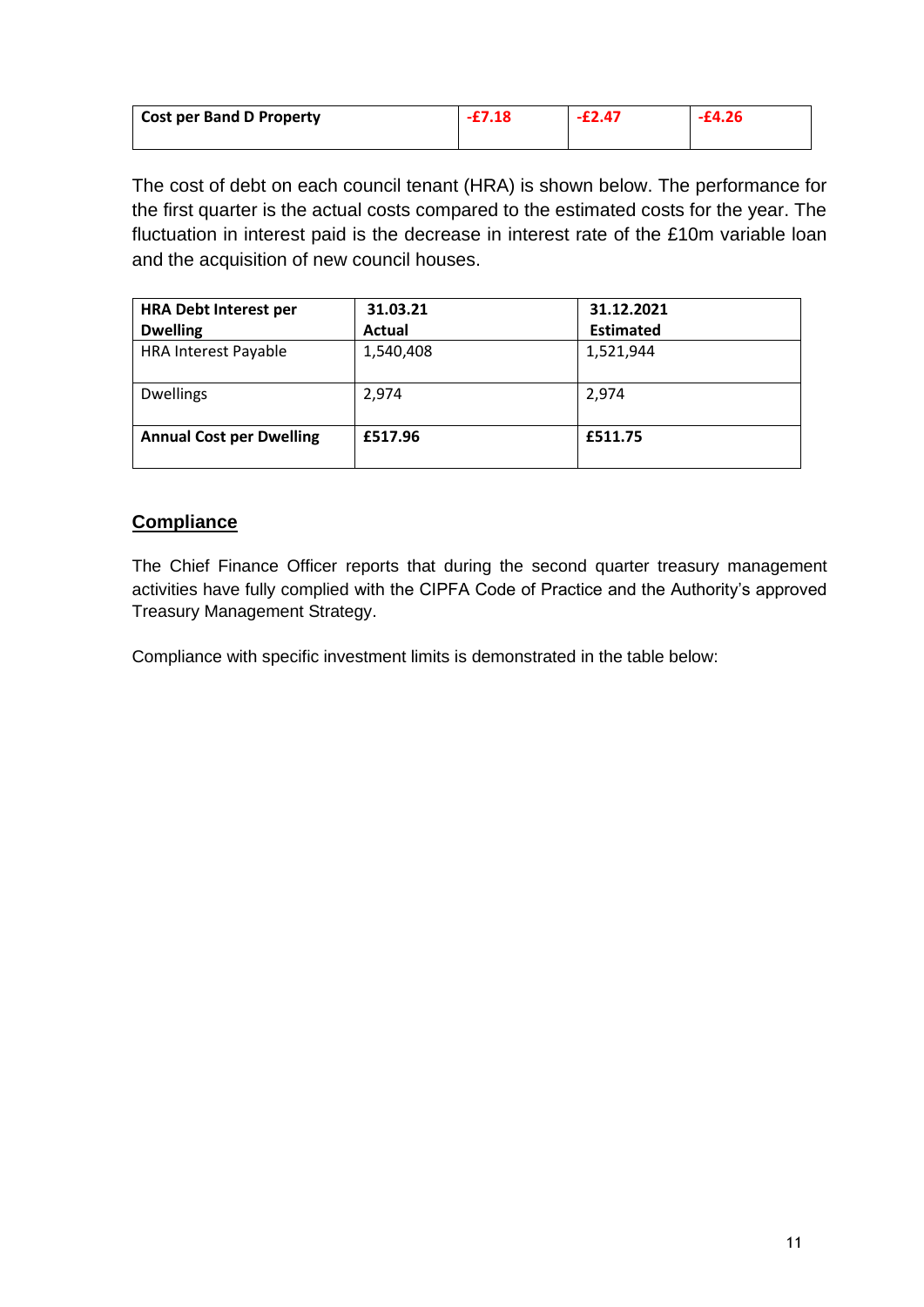#### **Investment limits**

| <b>Sector</b>                                             | <b>Maximum</b><br><b>Investment</b><br>Q3 2021 | Counterparty<br>Limit | <b>Time</b><br>Limit | <b>Sector</b><br>Limit | <b>Complied</b> |
|-----------------------------------------------------------|------------------------------------------------|-----------------------|----------------------|------------------------|-----------------|
| The UK<br>Government                                      | £20m                                           | £25m                  | 364 days             | n/a                    | $\checkmark$    |
| Local<br>authorities &<br>other<br>government<br>entities | £46m                                           | £5m                   | 364 days             | Unlimited              | $\checkmark$    |
| <b>Banks</b><br>(unsecured)*                              | £2.5m                                          | £3m                   | 35 days              | <b>Unlimited</b>       | $\checkmark$    |
| <b>Building</b><br>societies<br>(unsecured)*              | £2m                                            | £2m                   | 35 days              | £5%m                   | $\checkmark$    |
| <b>Money Market</b><br>Funds*                             | £14m                                           | £2m                   | 60 days              | £16m                   | $\checkmark$    |
| Strategic<br>Pooled Funds                                 | £4m                                            | £4m                   | n/a                  | £4m                    | $\checkmark$    |
| Other<br>Investments*                                     | 0                                              | £1m                   | 35 days              | Unlimited              |                 |

### **Other Revisions to CIPFA Codes**

CIPFA published revised Prudential and Treasury Management Codes in December 2021. The Prudential Code takes immediate effect although detailed reporting requirements may be deferred until the 2023/24 financial year and have thus not been included in this report. There is no mention of the date of initial application of the TM Code.

The accompanying guidance notes to the Codes including the treasury management prudential indicators have not yet been published. The main changes or expected changes from previous codes that have not already been discussed above include:

- Additional reporting requirements for the Capital Strategy.
- For service and commercial investments, in addition to assessments of affordability and prudence, an assessment of proportionality in respect of the Authority's overall financial capacity (i.e. whether plausible losses could be absorbed in budgets or reserves without unmanageable detriment to local services).
- Forward looking prudential code indicators must be monitored and reported to members at least quarterly.
- A new indicator for net income from commercial and service investments to net revenue stream.
- Inclusion of the liability benchmark as a treasury management prudential indicator. CIPFA recommends this is presented as a chart of four balances – existing loan debt outstanding;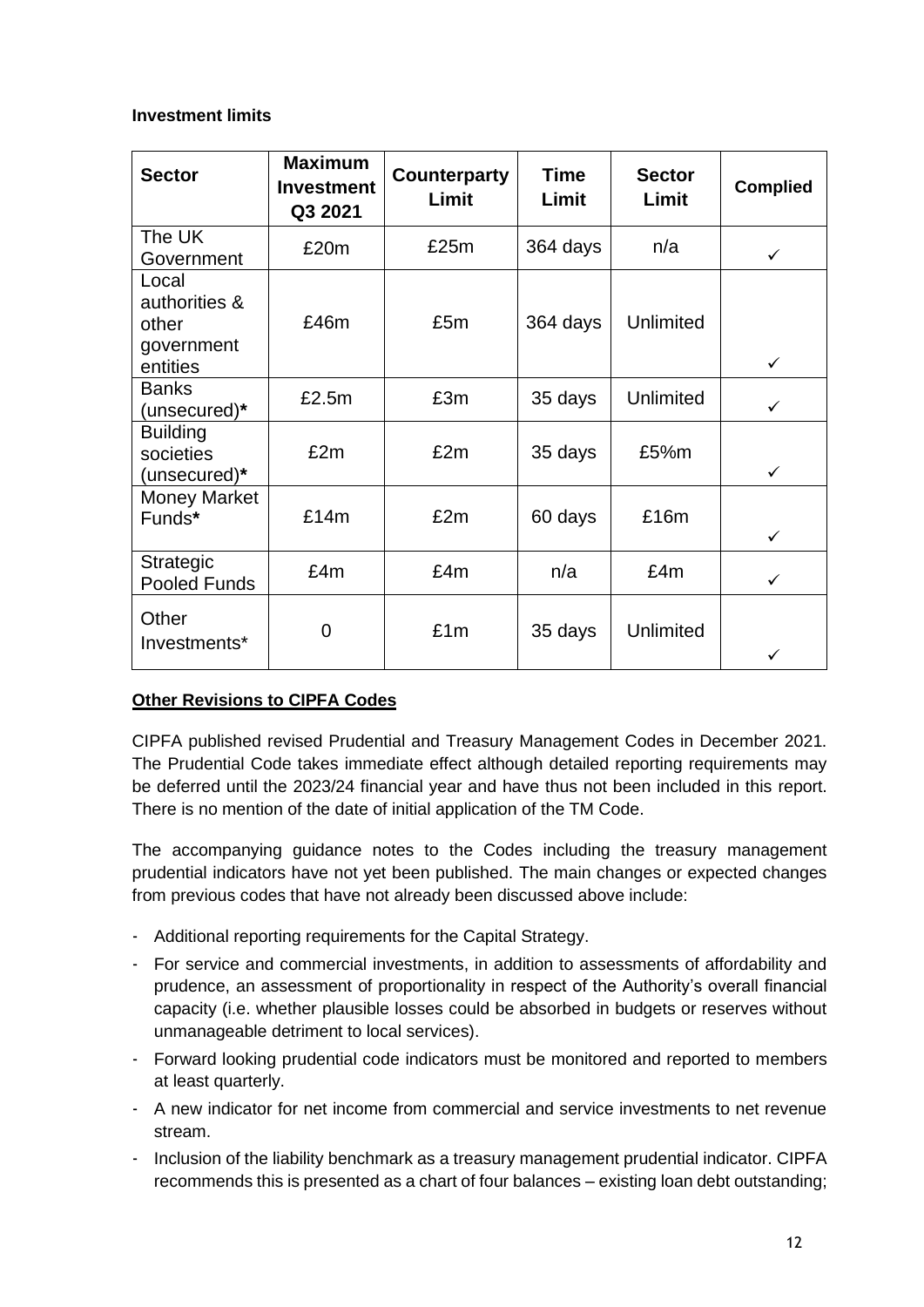loans CFR, net loans requirement, liability benchmark – over at least 10 years and ideally cover the authority's full debt maturity profile.

- Excluding investment income from the definition of financing costs.
- Credit and counterparty policies should set out the Authority's policy and practices relating to Environmental, Social and Governance (ESG) investment considerations.
- Additional focus on the knowledge and skills of officers and elected members involved in decision making.

Arlingclose's Outlook for the remainder of 2021/22 and beyond

|                           | Dec-21 | Mar-22  | Jun-22  | $Sep-22$ | Dec-22  | Mar-23  | Jun-23  | $Sep-23$ | $Dec-23$ |         | Mar-24 Jun-24 |         | $Sep-24$ $Dec-24$ |
|---------------------------|--------|---------|---------|----------|---------|---------|---------|----------|----------|---------|---------------|---------|-------------------|
| <b>Official Bank Rate</b> |        |         |         |          |         |         |         |          |          |         |               |         |                   |
| <b>Upside risk</b>        | 0.00   | ا 00.   | 0.25    | 0.25     | 0.50    | 0.50    | 0.50    | 0.50     | 0.50     | 0.50    | 0.50          | 0.50    | 0.50              |
| Arlingclose Central Case  | 0.25   | 0.50    | 0.50    | 0.50     | 0.50    | 0.50    | 0.50    | 0.50     | 0.50     | 0.50    | 0.50          | 0.50    | 0.50              |
| Downside risk             | 0.00   | $-0.25$ | $-0.25$ | $-0.25$  | $-0.25$ | $-0.25$ | $-0.25$ | $-0.25$  | $-0.25$  | $-0.25$ | $-0.25$       | $-0.25$ | $-0.25$           |

Arlingclose expects Bank Rate to rise again in Q1 2022. We believe the MPC will want to build on the strong message it delivered in December month by tightening policy despite Omicron uncertainty.

Arlingclose therefore expects Bank Rate to rise to 0.50% in Q1 2022, but then remain there. Risks to the forecast are initially weighted to the upside but becoming more balanced over time. The Arlingclose central forecast remains below the market forward curve.

Gilt yields are expected to remain broadly flat from current levels. Yields have fallen sharply at the longer end of the yield curve, but expectations of a rise in Bank Rate have maintained short term gilt yields at higher levels.

Easing expectations for Bank Rate over time could prompt the yield curve to steepen, as investors build in higher inflation expectations.

The risks around the gilt yield forecasts vary. The risk for short and medium term yields is initially on the upside but shifts lower later. The risk for long-term yields is weighted to the upside.

The global recovery from the pandemic has entered a more challenging phase. The resurgence in demand has led to the expected rise in inflationary pressure, but disrupted factors of supply are amplifying the effects, increasing the likelihood of lower growth rates ahead. The advent of the Omicron variant of coronavirus is affecting activity and is also a reminder of the potential downside risks.

Despite relatively buoyant activity survey data, official GDP data indicates that growth was weakening into Q4 2021. Other data, however, suggested continued momentum, particularly for November. Retail sales volumes rose 1.4%, PMIs increased, and the labour market continued to strengthen. The end of furlough did not appear to have had a significant impact on unemployment. Wage growth is elevated.

The CPI inflation rate rose to 5.1% for November and will rise higher in the near term. While the transitory factors affecting inflation are expected to unwind over time, policymakers' concern is persistent medium term price pressure.

These factors prompted the MPC to raise Bank Rate to 0.25% at the December meeting. Short term interest rate expectations remain elevated.